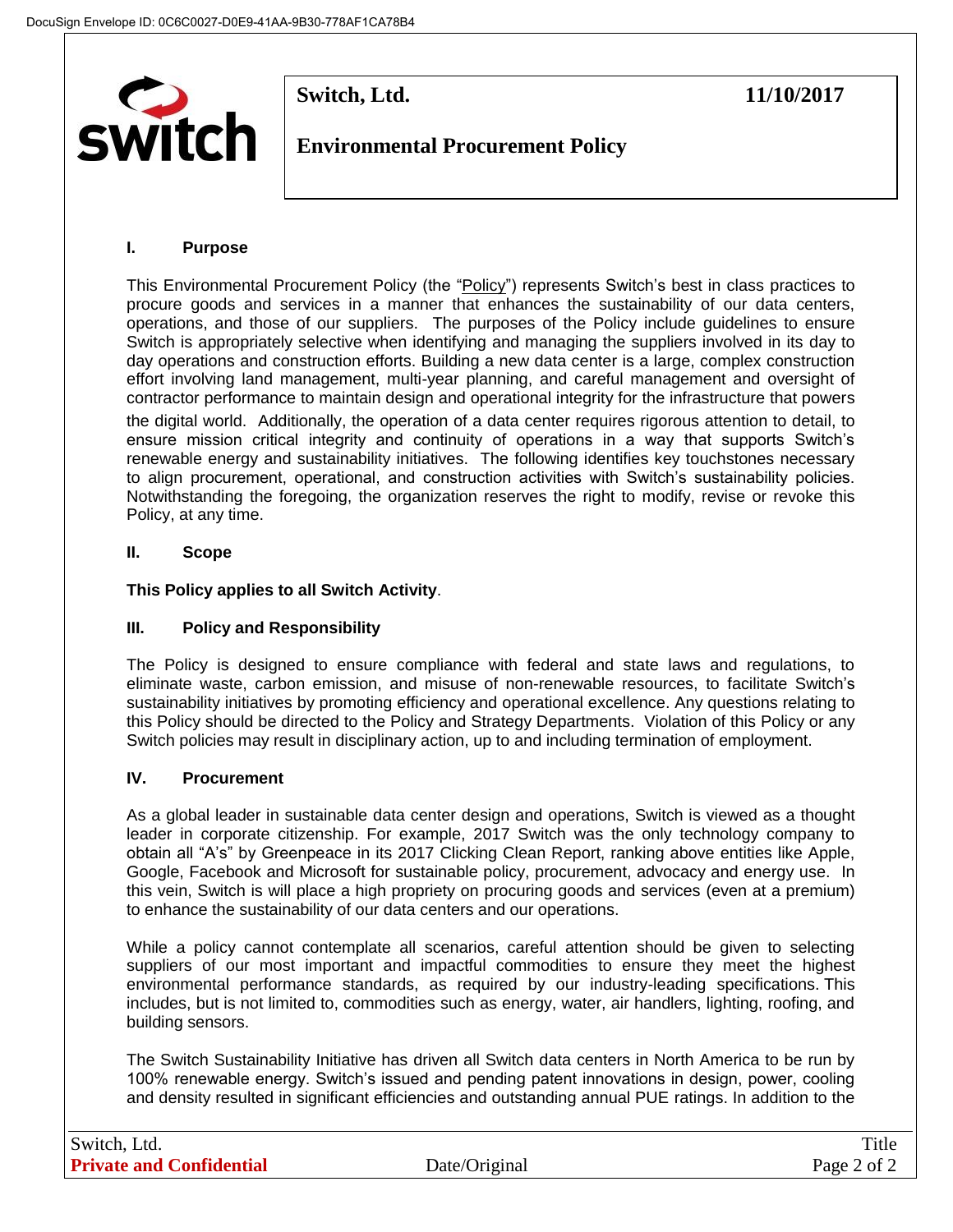DocuSign Envelope ID: 0C6C0027-D0E9-41AA-9B30-778AF1CA78B4

Uptime Institute's Tier IV Gold standards, Switch Tech and Switch Design are so advanced they are praised as Tier 5® [Platinum](https://www.switch.com/tier-5) or Tier "Elite". Switch meets and exceeds the following standards:

- 1. IEEE,
- 2. ANSI,
- 3. ASHRAE,
- 4. 24/7,
- 5. ISO 9001,
- 6. SAS 70/SSAE-16/SSAE-18,
- 7. BICSI,
- 8. Green Grid Association
- 9. Data Center Standards Foundation and many more.

Suppliers should be selected that align with and further Switch's historical record for setting and meeting transparent sustainability goals. Additionally, contractors and suppliers should not exceed Switch's commitment to the efficiencies and operational optimization inherent in maintaining an eighty-percent (80%) original equipment manufacturer ("OEM") policy.

#### **V. Construction**

Building any data center is a large, complex construction effort involving land management, multiyear planning, and careful oversight of contractor performance to maintain design and operational integrity for the infrastructure that power the digital world. The bar is even higher with construction and operation of Switch's Tier 5 Platinum data center ecosystems, which incorporate more than 500 patented and pending patent claims.

Switch's Chief Construction Officer ("CCO") is responsible for the performance of construction and acquisition fo equipment from suppliers across the country. Under the oversite of Switch's Founder and CEO Rob Roy, the construction team procures and selects firms to complete all phases of data center construction.

Contracts with these suppliers include requirements to comply with Switch's rigorous development standards, permit conditions, and land use authority rules. Contractor performance is monitored by a licensed third-party inspection, testing and management agency at each Prime Campus location. Additionally, the third-party agency is managed by Switch's internal certified Qualified Compliance Inspector of Stormwater and Preparer of Storm Water Pollution Prevention Plans.

Inspections are to be conducted on a weekly basis unless an unexpected event occurs that requires an inspection to be conducted more frequently and in accordance with any and all local, County, State and/or Federal requirements.

Suppliers who breach their obligations must be notified and managed through appropriate contractual, monetary, or legal actions as the case requires. This includes setting deadlines for remedial actions or improvements, as possible.

#### **VI. Procedure**

This Policy requires that all use of suppliers, providers, and contractors should be done in accordance with this policy and contracts with Switch should reflect the requirements herein, subject to departmental input and need. In no event should this Policy be used in a manner inconsistent with applicable law, which may change from time to time.